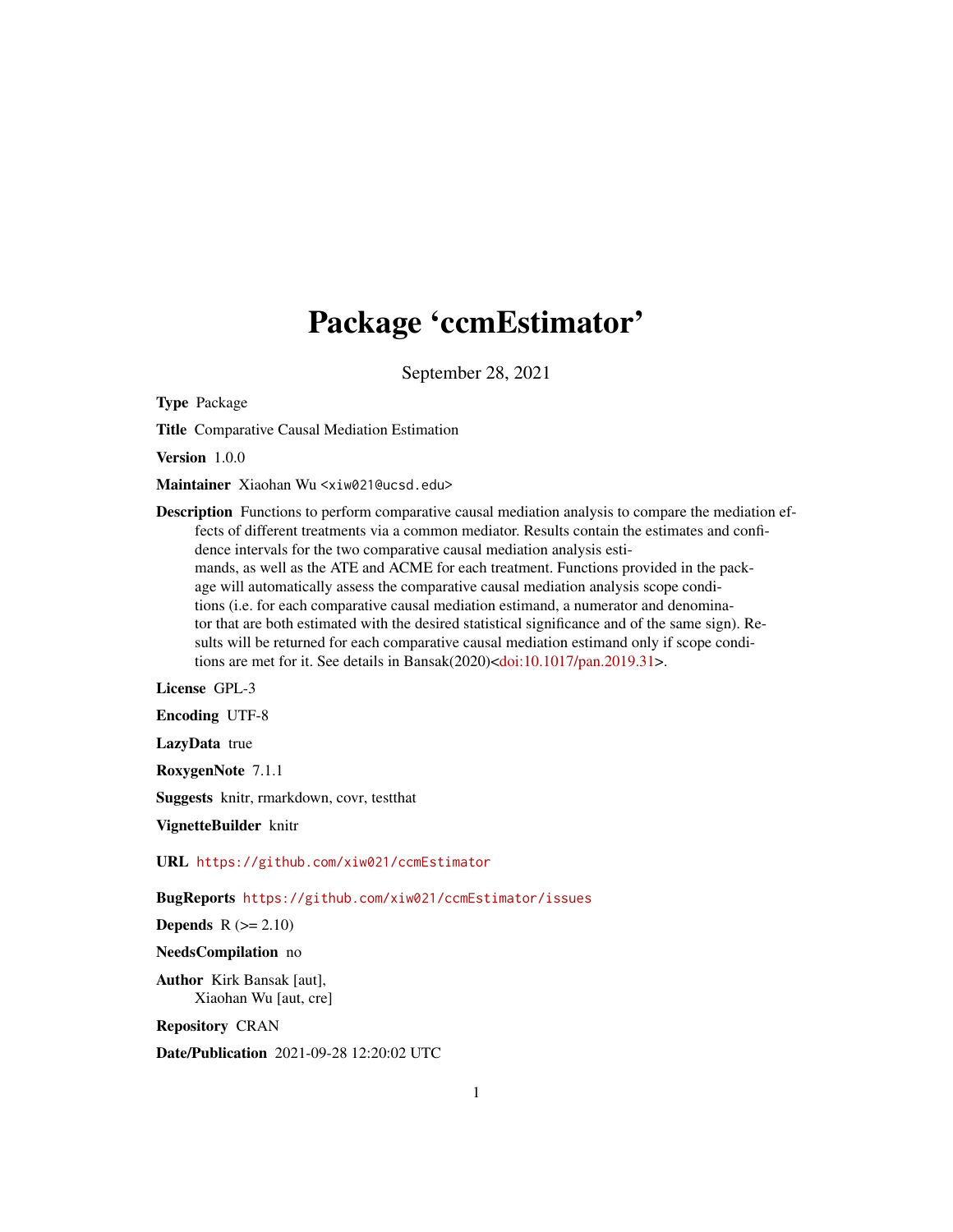### <span id="page-1-0"></span>R topics documented:

| Index | - 8 |
|-------|-----|
|       |     |
|       |     |
|       |     |
|       |     |
|       |     |

checkData *Subsidiary Function for Comparative Causal Mediation Analysis*

#### Description

Subsidiary function to check correctness of data structure and return final data for analysis

#### Usage

checkData(Y,T1,T2,M,data = NULL)

#### Arguments

| Y              | numeric outcome variable. Should be a vector if a data frame is not provided<br>through the data argument, or the ("character") name of the variable in the data<br>frame if provided.              |
|----------------|-----------------------------------------------------------------------------------------------------------------------------------------------------------------------------------------------------|
| T1             | binary indicator for first treatment. Should be a vector if a data frame is not<br>provided through the data argument, or the ("character") name of the variable<br>in the data frame if provided.  |
| T <sub>2</sub> | binary indicator for second treatment. Should be a vector if a data frame is not<br>provided through the data argument, or the ("character") name of the variable<br>in the data frame if provided. |
| M              | numeric mediator variable. Should be a vector if a data frame is not provided<br>through the data argument, or the ("character") name of the variable in the data<br>frame if provided.             |
| data           | an optional data frame containing the variables to be used in analysis.                                                                                                                             |

#### Value

A data frame that contains the final data to be analyzed in the getCCM() function.

#### Note

This function is called internally but may be used directly to recover final data set that can be used for analysis in the getCCM() function.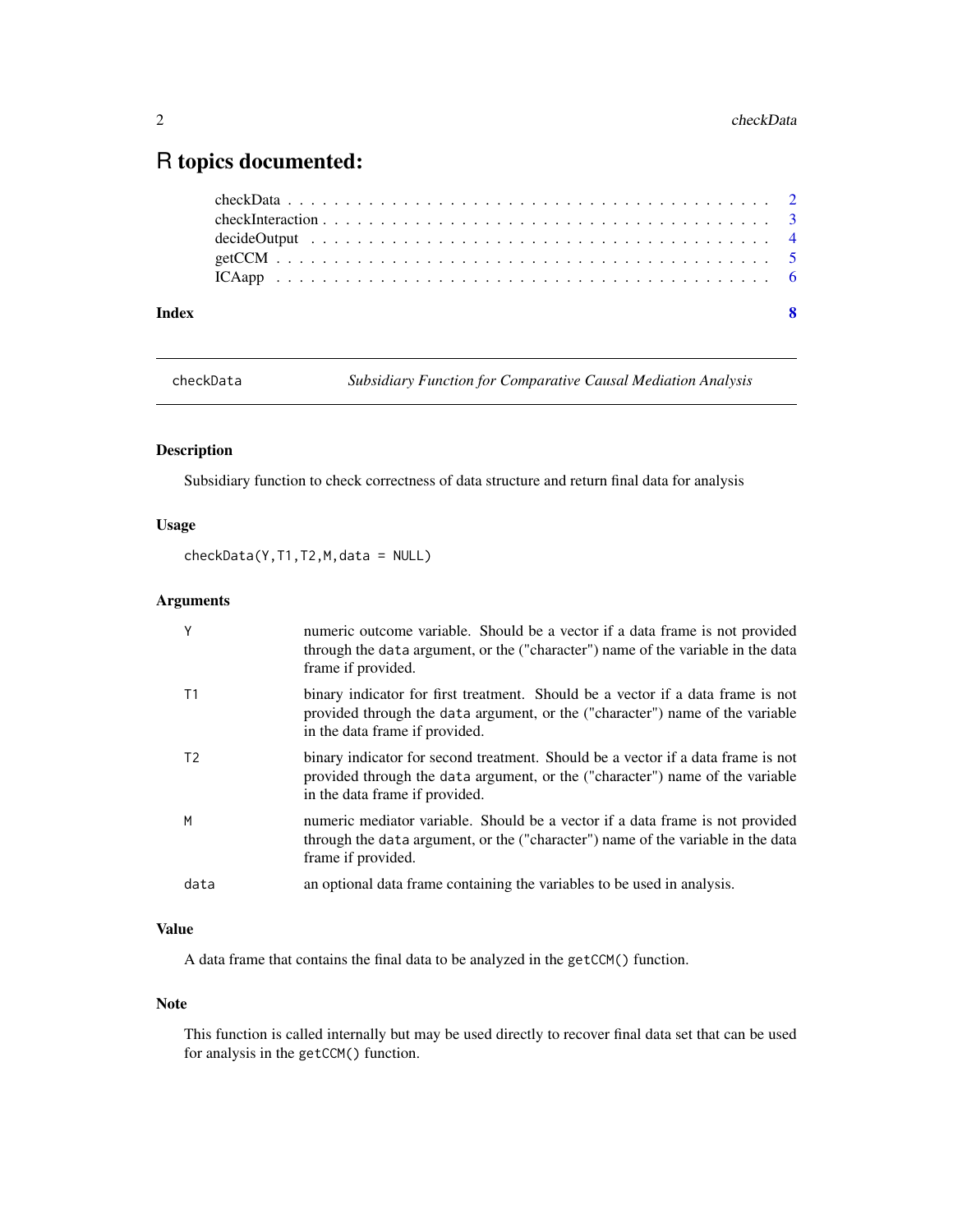#### <span id="page-2-0"></span>checkInteraction 3

#### Author(s)

Kirk Bansak and Xiaohan Wu

#### References

Bansak, K. (2020). Comparative causal mediation and relaxing the assumption of no mediatoroutcome confounding: An application to international law and audience costs. Political Analysis, 28(2), 222-243.

#### Examples

```
data(ICAapp)
final.dat <- checkData(Y = "dapprp", T1 = "trt1", T2 = "trt2", M = "immorp", data = ICAapp)
```
checkInteraction *Subsidiary Function for Comparative Causal Mediation Analysis*

#### Description

Subsidiary function to assess interactions between treatments and mediator

#### Usage

```
checkInteraction(para.df,sigLevel = 0.05)
```
#### Arguments

| para.df  | a data frame containing the final data to be analyzed, generated using checkData(). |
|----------|-------------------------------------------------------------------------------------|
| sigLevel | significance level used to conduct hypothesis tests.                                |

#### Value

logical. 1 if there is evidence of interaction between treatment(s) and mediator.

#### Note

This function is called internally and should not be used directly.

#### Author(s)

Kirk Bansak and Xiaohan Wu

#### References

Bansak, K. (2020). Comparative causal mediation and relaxing the assumption of no mediatoroutcome confounding: An application to international law and audience costs. Political Analysis, 28(2), 222-243.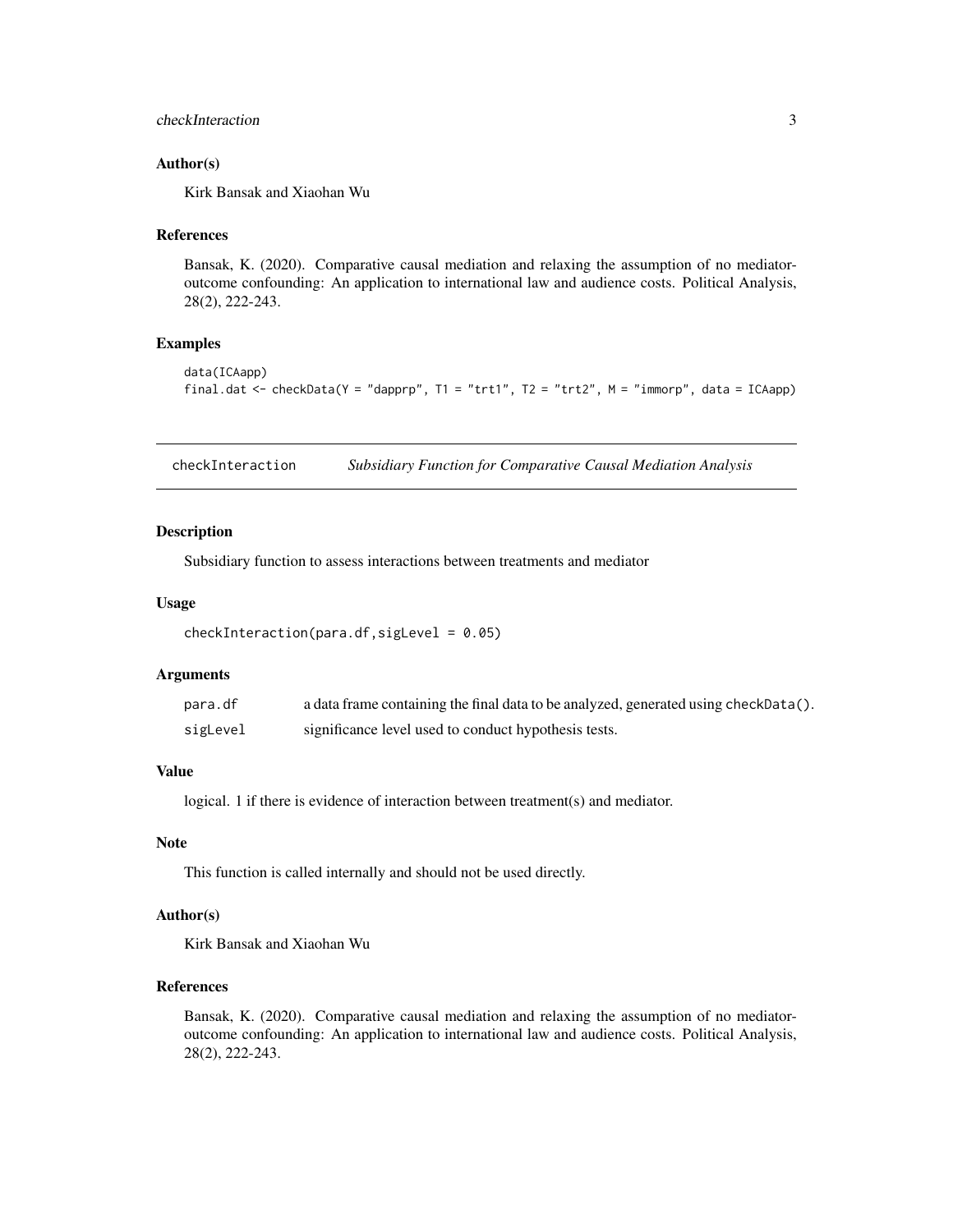#### Examples

```
data(ICAapp)
final.dat <- checkData(Y = "dapprp", T1 = "trt1", T2 = "trt2", M = "immorp", data = ICAapp)
checkInteraction(final.dat,sigLevel = 0.05)
```
decideOutput *Subsidiary Function for Comparative Causal Mediation Analysis*

#### Description

Subsidiary function to determine appropriate output and calculate confidence intervals

#### Usage

```
decideOutput(para.df,noInteraction = TRUE,
  sigLevel = 0.05,boots = 1000
```
#### Arguments

| para.df       | a data frame containing the final data to be analyzed, generated using checkData().                                                    |
|---------------|----------------------------------------------------------------------------------------------------------------------------------------|
| noInteraction | logical. If TRUE (the default), the assumption of no interaction between the treat-<br>ments and mediator is employed in the analysis. |
| sigLevel      | significance level to use in construction of confidence intervals. Default is 0.05<br>( <i>i.e.</i> 95 percent confidence intervals).  |
| boots         | number of bootstrap resamples taken for construction of confidence intervals.                                                          |

#### Value

A list containing confidence intervals along with flags indicating the appropriate output to return to getCCM().

#### Note

This function is called internally and should not be used directly.

#### Author(s)

Kirk Bansak and Xiaohan Wu

#### References

Bansak, K. (2020). Comparative causal mediation and relaxing the assumption of no mediatoroutcome confounding: An application to international law and audience costs. Political Analysis, 28(2), 222-243.

<span id="page-3-0"></span>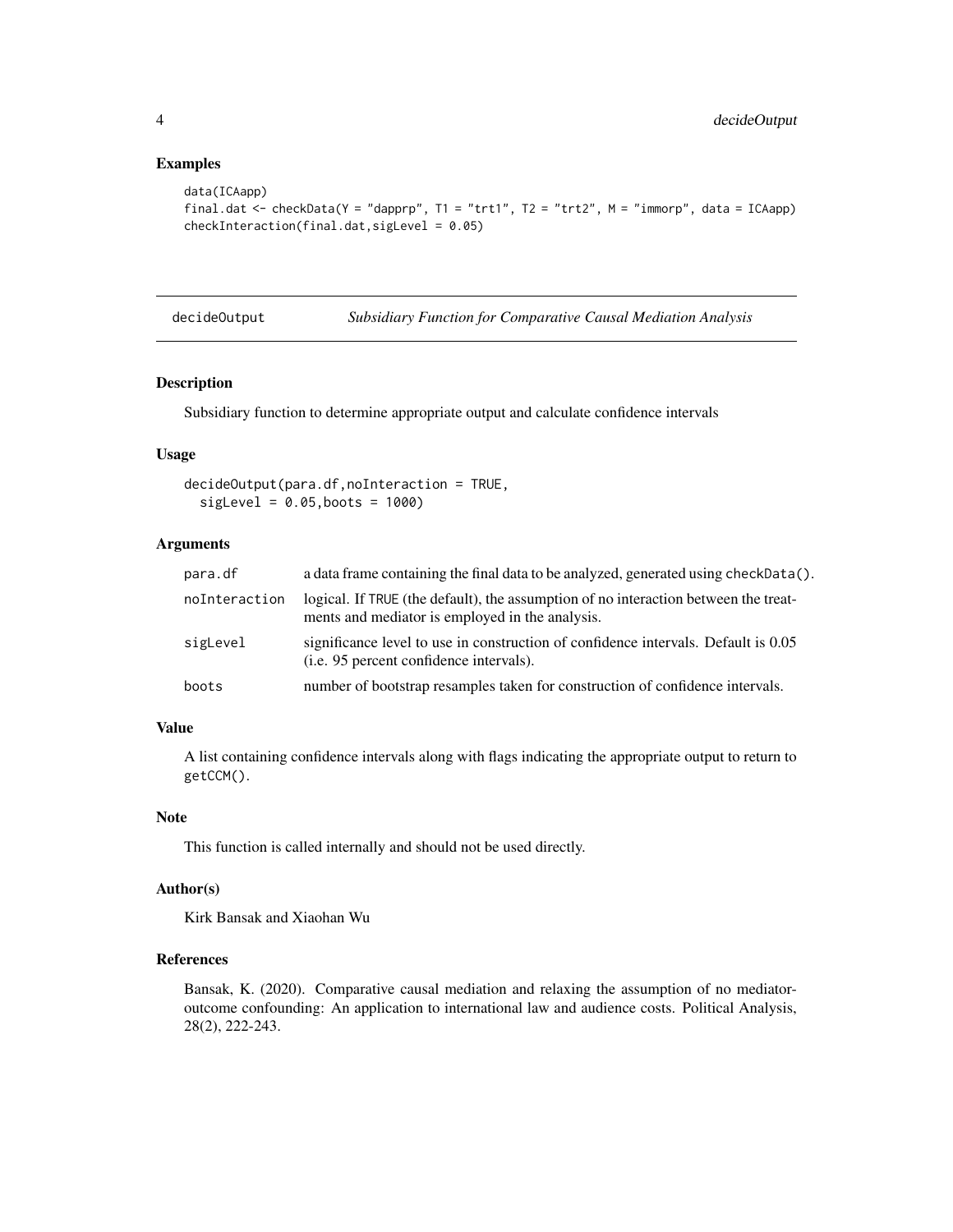<span id="page-4-0"></span>

#### Description

Function to perform comparative causal mediation analysis to compare the mediation effects of different treatments via a common mediator. Function requires two separate treaments (as well as a control condition) and one mediator.

#### Usage

```
getCCM(Y,T1,T2,M,data = NULL,
  noInteraction = TRUE, sigLevel = 0.05,
  boots = 1000)
```
#### Arguments

| Y              | numeric outcome variable. Should be a vector if a data frame is not provided<br>through the data argument, or the ("character") name of the variable in the data<br>frame if provided.              |
|----------------|-----------------------------------------------------------------------------------------------------------------------------------------------------------------------------------------------------|
| T1             | binary indicator for first treatment. Should be a vector if a data frame is not<br>provided through the data argument, or the ("character") name of the variable<br>in the data frame if provided.  |
| T <sub>2</sub> | binary indicator for second treatment. Should be a vector if a data frame is not<br>provided through the data argument, or the ("character") name of the variable<br>in the data frame if provided. |
| M              | numeric mediator variable. Should be a vector if a data frame is not provided<br>through the data argument, or the ("character") name of the variable in the data<br>frame if provided.             |
| data           | an optional data frame containing the variables to be used in analysis.                                                                                                                             |
| noInteraction  | logical. If TRUE (the default), the assumption of no interaction between the treat-<br>ments and mediator is employed in the analysis.                                                              |
| sigLevel       | significance level to use in construction of confidence intervals. Default is 0.05<br>( <i>i.e.</i> 95 percent confidence intervals).                                                               |
| boots          | number of bootstrap resamples taken for construction of confidence intervals.                                                                                                                       |

#### Details

Function will automatically assess the comparative causal mediation analysis scope conditions (i.e. for each comparative causal mediation estimand, a numerator and denominator that are both estimated with the desired statistical significance and of the same sign). Results will be returned for each comparative causal mediation estimand only if scope conditions are met for it. See "Scope Conditions" section in Bansak (2020) for more information. Results will also be returned for the ATE and ACME for each treatment.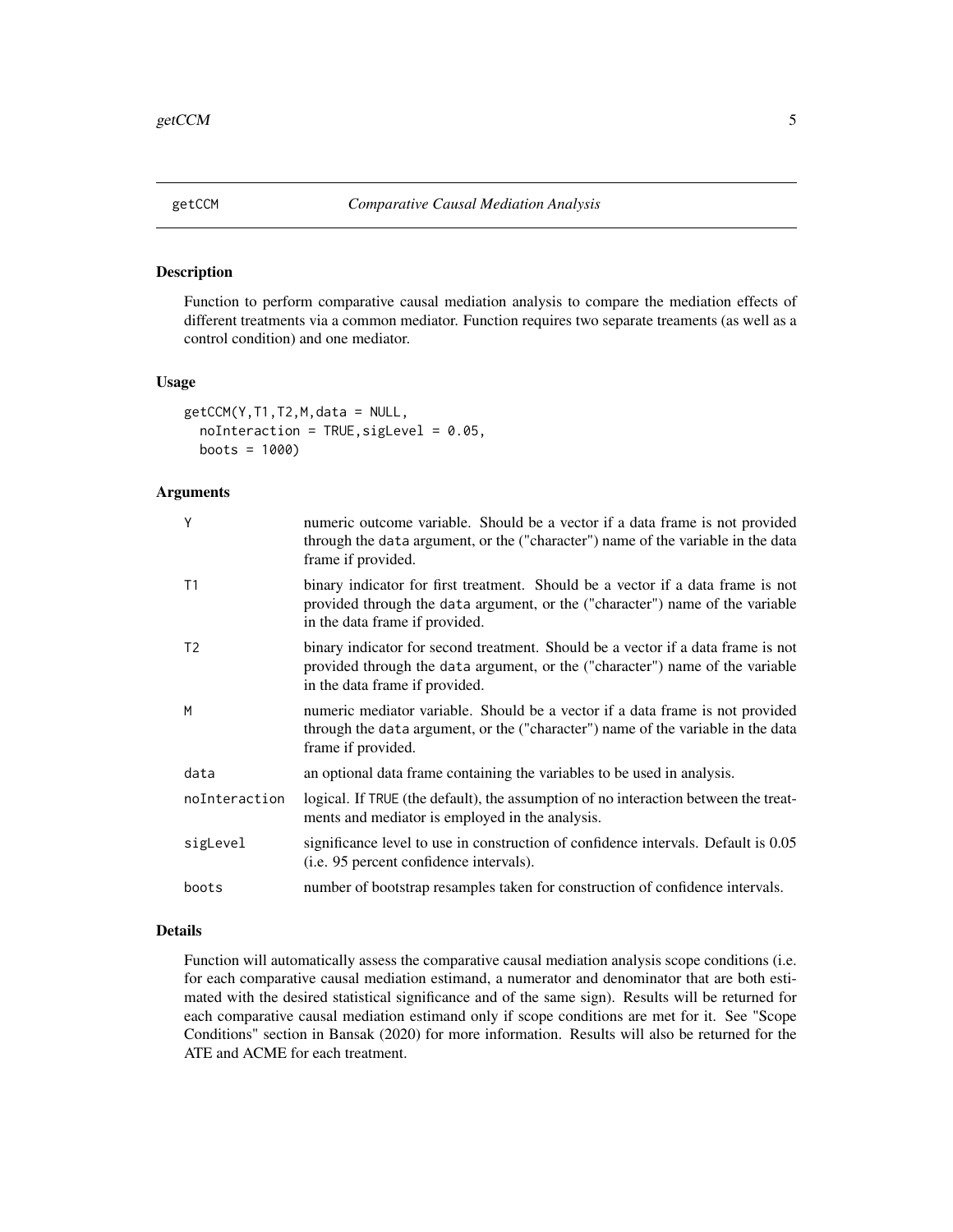<span id="page-5-0"></span>If noInteraction = TRUE (the default setting), function will automatically assess the possibility of interactions between treatments and mediator and return a warning in case evidence of such interactions are found.

#### Value

A ccmEstimation object, which contains the estimates and confidence intervals for the two comparative causal mediation analysis estimands, as well as the ATE and ACME for each treatment. Note, however, that the individual ACME estimates are reported only for descriptive purposes, as the comparative causal mediation analysis methods are not designed to produce unbiased or consistent estimates of the individual ACMEs (see Bansak 2020 for details). Users should consider alternative methods if interested in individual ACME estimates.

User should input the ccmEstimation object into the summary() function to view the estimation results. Note also that the comparative causal mediation analysis results and interpretation of the results will be printed in the console.

#### Author(s)

Kirk Bansak and Xiaohan Wu

#### References

Bansak, K. (2020). Comparative causal mediation and relaxing the assumption of no mediatoroutcome confounding: An application to international law and audience costs. Political Analysis, 28(2), 222-243.

#### Examples

```
#Example from application in Bansak (2020)
data(ICAapp)
set.seed(321, kind = "Mersenne-Twister", normal.kind = "Inversion")
ccm.results <-
  getCCM(Y = "dapprp", TI = "trt1", T2 = "trt2", M = "immorp", data = ICAapp,noInteraction = TRUE, sigLevel = 0.05, boots = 1000)
summary(ccm.results)
```
ICAapp *Application data*

#### Description

Application data used to illustrate comparative causal mediation analysis methods in Bansak (2020).

#### Usage

ICAapp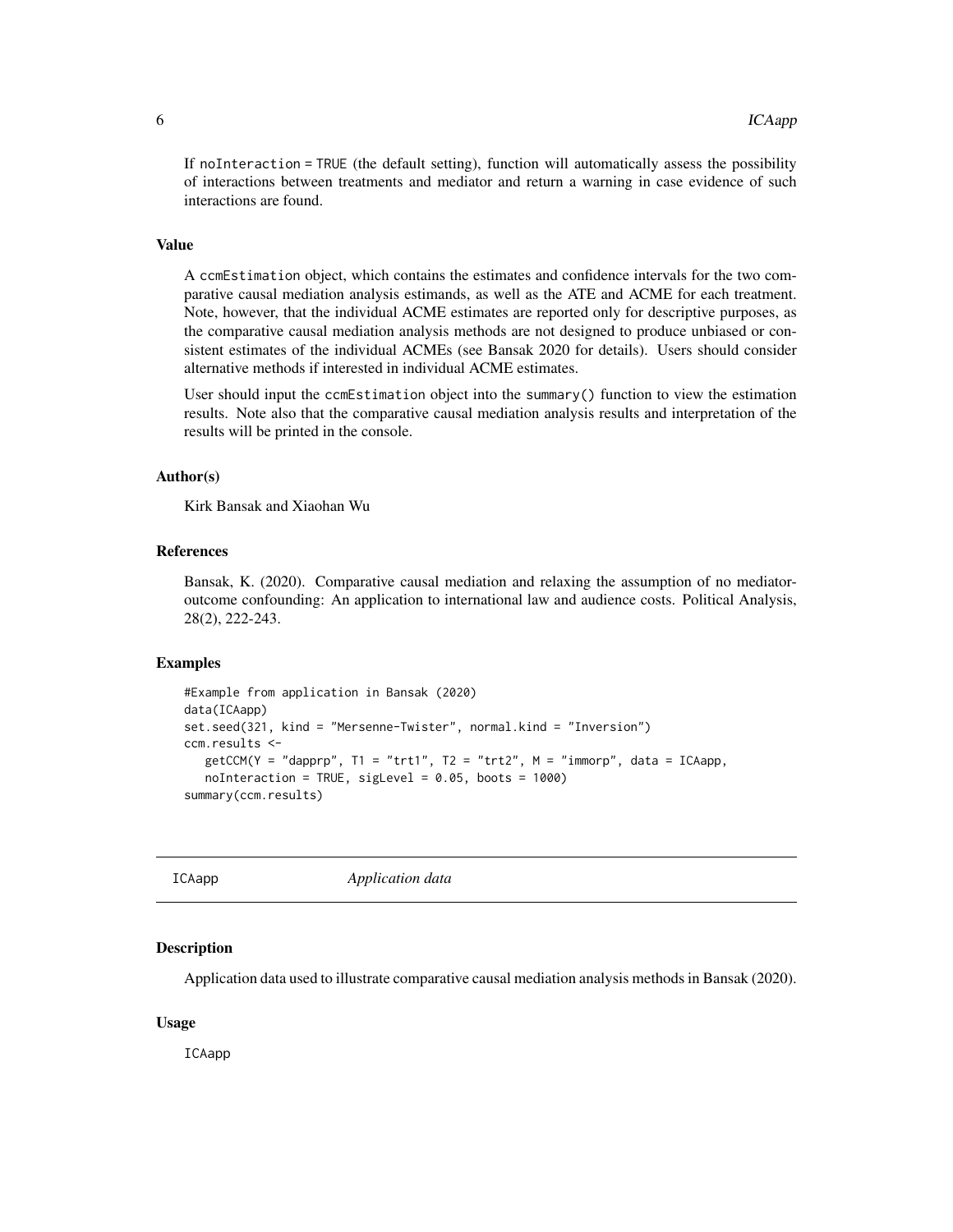#### ICAapp $\Box$

#### Format

a data frame with 14 variables

- respid Anonymized respondent id.
- appr Approval of U.S. government's decision. Response options include "Approve Strongly" (1), "Approve" (2), "Neither Approve nor Disapprove" (3), "Disapprove" (4), and "Disapprove Strongly" (5).
- dapprp Indicator for disapproval of U.S. government's decision. Dichotomized version of 'appr', with 1 indicating "Disapprove" or "Disapprove Strongly", and 0 otherwise.
- vote Propensity to reward/punish U.S. Senator who supported U.S. government's decision, in the form of increased/decreased willingness to vote for Senator. Response options include "Increase Greatly" (1), "Increase" (2), "Neither Increase nor Decrease" (3), "Decrease" (4), and "Decrease Greatly" (5).
- nvotep Indicator for being less likely to vote for U.S. Senator who supported U.S. government's decision. Dichotomized version of 'vote', with 1 indicating "Decrease" or "Decrease Greatly", and 0 otherwise.
- moral Perceived immorality of U.S. government's decision. Response options include "Definitely Right" (1), "Probably Right" (2), "Not Morally Right or Wrong" (3), "Probably Wrong" (4), and "Definitely Wrong" (5).
- immorp Indicator for perceiving U.S. government's decision to be morally wrong. Dichotomized version of 'moral', with 1 indicating "Probably Wrong" or "Definitely Wrong", and 0 otherwise.
- retal Belief regarding whether U.S. government's decision would encourage adversaries to follow suit in the future. Response options include "Agree Strongly" (1), "Agree" (2), "Neither Agree nor Disagree" (3), "Disagree" (4), and "Disagree Strongly" (5).
- retalp Indicator for belief that U.S. government's decision would encourage adversaries to follow suit in the future. Dichotomized version of 'retal', with 1 indicating "Agree" or "Agree Strongly", and 0 otherwise.
- trt1 Indicator for assignment to informal commitment treatment condition.
- trt2 Indicator for assignment to legal commitment treatment condition.
- age Age of respondent.
- male Indicator for whether respondent is male (1) or female (0).
- educ Highest level of education achieved by respondent, including less than high school (1), high school (2), some college (3), and college graduate (4).

#### References

Bansak, K. (2020). Comparative causal mediation and relaxing the assumption of no mediatoroutcome confounding: An application to international law and audience costs. Political Analysis, 28(2), 222-243.